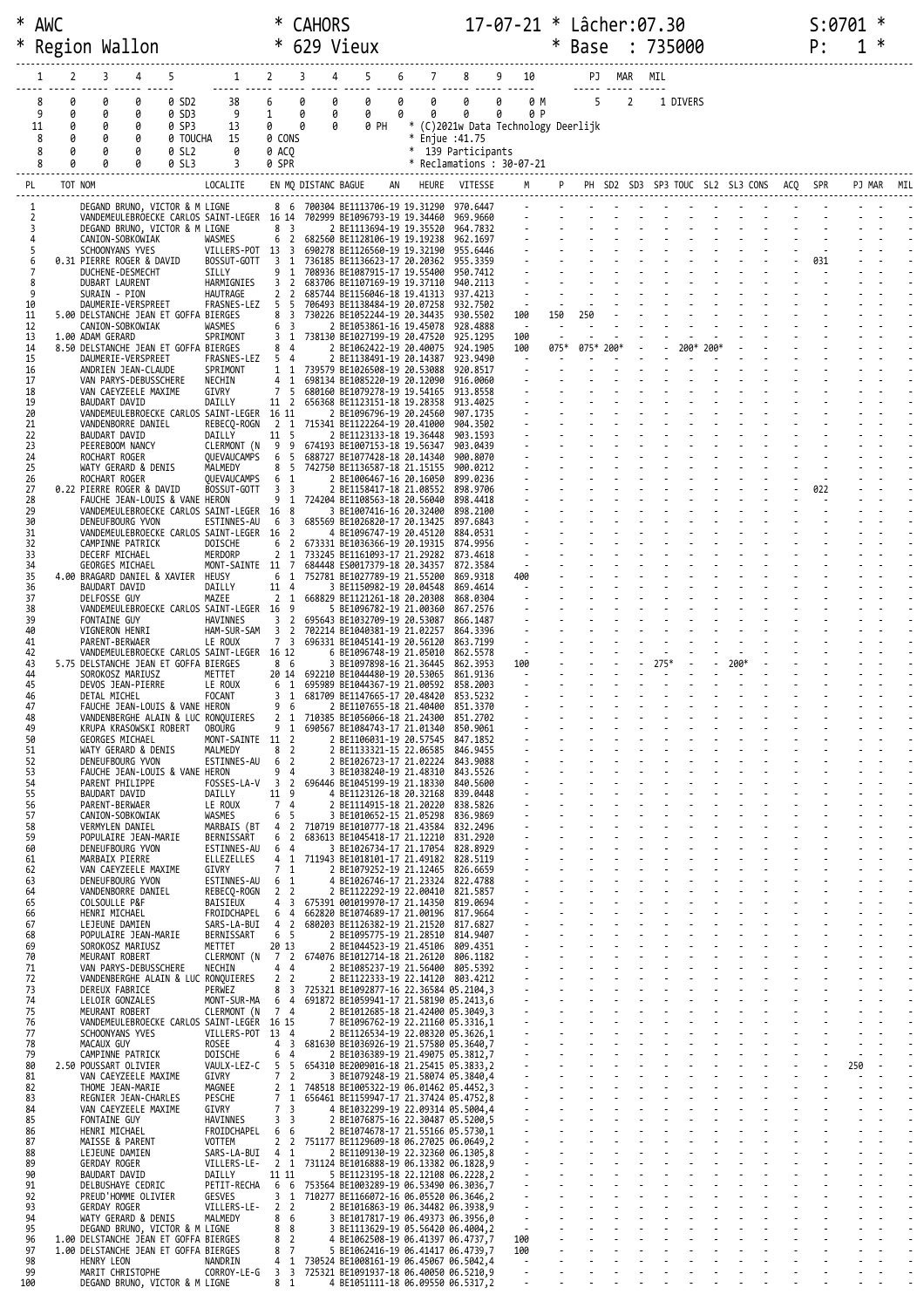|            | * AWC                                                                    |                                     | ∗                                 |                                                                                                       |  |                           |                  | 17-07-21 * Lâcher:07.30 |  |  |                       |  |  |  |  |  |
|------------|--------------------------------------------------------------------------|-------------------------------------|-----------------------------------|-------------------------------------------------------------------------------------------------------|--|---------------------------|------------------|-------------------------|--|--|-----------------------|--|--|--|--|--|
| $\ast$     | Region Wallon                                                            |                                     |                                   |                                                                                                       |  |                           |                  |                         |  |  |                       |  |  |  |  |  |
| PL         | TOT NOM                                                                  |                                     |                                   |                                                                                                       |  |                           |                  |                         |  |  |                       |  |  |  |  |  |
| 101        | DEVOS JEAN-PIERRE                                                        | LE ROUX 6 6                         |                                   | 2 BE1115705-18 06.04551 06.5340,9                                                                     |  |                           |                  |                         |  |  |                       |  |  |  |  |  |
| 102<br>103 | BASSILLY<br>STEENHAUT ANDRE<br>DEREUX FABRICE                            | PERWEZ                              | 8 2                               | 4 2 709799 BE1086593-16 06.23419 06.5512,0<br>2 BE1092886-16 06.45173 06.5723,2                       |  |                           |                  |                         |  |  |                       |  |  |  |  |  |
| 104        | SCHOONYANS YVES                                                          | VILLERS-POT 13 2                    |                                   | 3 BE1012613-18 06.05580 07.0152,1                                                                     |  |                           |                  |                         |  |  |                       |  |  |  |  |  |
| 105<br>106 | 1.00 ZARZECKI MAREK<br>MARBAIX PIERRE<br>ELLEZELLES                      | LINCENT                             | 44                                | 3 1 740201 BE3025298-18 07.09160 07.0245,9<br>2 BE1089563-16 06.36471 07.0536,4                       |  |                           |                  |                         |  |  |                       |  |  |  |  |  |
| 107<br>108 | HERVE<br>PIRON JOSEPH<br>DOUR<br>JEANMOTTE BERNARD                       |                                     | 8<br>9<br>$\overline{\mathbf{3}}$ | 2 755163 BE1003754-19 07.31510 07.0638,8<br>677547 BE1044010-18 05.54589 07.0647,9                    |  |                           |                  |                         |  |  |                       |  |  |  |  |  |
| 109<br>110 | 1.00 CARO JEAN-MARC<br>VERVIERS<br>VERVIERS<br>0.50 CARO JEAN-MARC       |                                     | 10 2<br>10 7                      | 752682 BE1001414-19 07.29165 07.0710,3<br>2 BE1001532-19 07.29225 07.0716,3                           |  |                           |                  |                         |  |  |                       |  |  |  |  |  |
| 111        | <b>BLATON</b><br>GUILLEAUME-MEISTER                                      |                                     |                                   | 4 4 685791 BE1000370-17 06.07226 07.0853,3<br>2 BE1040368-19 06.28124 07.0911,3                       |  |                           |                  |                         |  |  |                       |  |  |  |  |  |
| 112<br>113 | VIGNERON HENRI<br>LE ROUX<br>PARENT-BERWAER                              | HAM-SUR-SAM 3 3                     | 7 <sub>1</sub>                    | 3 BE1169629-16 06.21440 07.1004,2                                                                     |  |                           |                  |                         |  |  |                       |  |  |  |  |  |
| 114<br>115 | MOMALLE<br>BODSON GH-ANCIA B<br>PAULET MARIE-AUDE<br>GESVES              |                                     |                                   | 2 2 746648 BE1090030-17 07.25213 07.1047,7<br>2 1 712649 BE1111966-18 06.51163 07.1912,6              |  |                           |                  |                         |  |  |                       |  |  |  |  |  |
| 116<br>117 | LAMBERT CORENTIN<br>ITTRE<br>ROCH ROBERT                                 |                                     |                                   | 8 1 712037 BE1057877-18 06.51049 07.1947,1<br>GREZ-DOICEA 4 1 734738 BE1059019-19 07.23380 07.2357,6  |  |                           |                  |                         |  |  |                       |  |  |  |  |  |
| 118        | CORDIER CLAUDE<br>ANDERLUES                                              |                                     | 2 <sub>2</sub>                    | 687678 BE1168453-18 06.26217 07.2530,8                                                                |  |                           |                  |                         |  |  |                       |  |  |  |  |  |
| 119<br>120 | ROCHART ROGER<br>ANDERLUES<br>CORDIER ALBERT                             | QUEVAUCAMPS 6 4                     | 6 <sub>1</sub>                    | 3 BE1077434-18 06.27479 07.2538,4<br>688905 BE1052726-16 06.31297 07.2906,8                           |  |                           |                  |                         |  |  |                       |  |  |  |  |  |
| 121<br>122 | ROMAIN JEAN-PHILIPPE<br>DEMARET MICHEL                                   | SART-DAMES-<br>GHISLENGHIE          |                                   | 6 1 709329 BE1096503-18 06.57296 07.2934,9<br>1 1 707647 BE1052001-18 06.58391 07.3250,6              |  |                           |                  |                         |  |  |                       |  |  |  |  |  |
| 123<br>124 | TRAMONTE MARIO<br>PEEREBOOM NANCY                                        | SAINT-GEORG<br>CLERMONT (N          | 93                                | 3 3 735905 BE1015915-19 07.36078 07.3459,9<br>2 BE1157175-17 06.24264 07.4026,9                       |  |                           |                  |                         |  |  |                       |  |  |  |  |  |
| 125<br>126 | SCHOONYANS YVES<br>DE SART PAUL-CHARLIER DO OREYE                        | VILLERS-POT 13 8                    |                                   | 4 BE1012583-18 06.46090 07.4203,1<br>1 1 751347 BE1138685-18 08.04350 07.4409,0                       |  |                           |                  |                         |  |  |                       |  |  |  |  |  |
| 127        | LELOIR GONZALES                                                          | MONT-SUR-MA                         | 6 5                               | 2 BE1059943-17 06.50270 07.4421,6                                                                     |  |                           |                  |                         |  |  |                       |  |  |  |  |  |
| 128<br>129 | DHALLUIN MICHEL<br>COLETTE-THIRIONET<br>TILLIER                          | DOTTIGNIES/                         |                                   | 6 1 704620 BE1032410-17 07.07221 07.4520,6<br>3 1 720780 BE1039438-19 07.27490 07.4535,5              |  |                           |                  |                         |  |  |                       |  |  |  |  |  |
| 130<br>131 | CORDIER ALBERT<br>ANDERLUES<br>FOCANT<br>DETAL MICHEL                    |                                     | 6 3<br>3 <sub>2</sub>             | 2 BE1034631-16 06.55058 07.5242,9<br>2 BE1147675-17 06.52070 07.5843,8                                |  |                           |                  |                         |  |  |                       |  |  |  |  |  |
| 132<br>133 | CORDIER ALBERT<br>ROCHART ROGER                                          | ANDERLUES<br>QUEVAUCAMPS 6 2        | 6 <sup>2</sup>                    | 3 BE1034642-16 07.02338 08.0010,9<br>4 BE1077447-18 07.04529 08.0243,4                                |  |                           |                  |                         |  |  |                       |  |  |  |  |  |
| 134        | SILLY<br>DUCHENE-DESMECHT                                                |                                     | 98                                | 2 BE1119976-19 07.32012 08.0436,0                                                                     |  |                           |                  |                         |  |  |                       |  |  |  |  |  |
| 135<br>136 | POUSSART OLIVIER<br>CARO JEAN-MARC<br>VERVIERS                           | VAULX-LEZ-C 5 4                     | 10 4                              | 2 BE2009063-18 06.24007 08.0452,4<br>3 BE1001458-19 08.27176 08.0511,4                                |  |                           |                  |                         |  |  |                       |  |  |  |  |  |
| 137<br>138 | HENRI MICHAEL<br>SCHOONYANS YVES                                         | FROIDCHAPEL 6 5<br>VILLERS-POT 13 1 |                                   | 3 BE1007706-18 06.35146 08.0528,1<br>5 BE1012619-18 07.09590 08.0553,1                                |  |                           |                  |                         |  |  |                       |  |  |  |  |  |
| 139<br>140 | COLLART CLAUDE<br>GHLIN<br>ROCHART ROGER                                 | QUEVAUCAMPS 6 6                     | 6                                 | 1 688022 001026390-17 07.09390 08.0822,3<br>5 BE1077460-18 07.10589 08.0849,4                         |  |                           |                  |                         |  |  |                       |  |  |  |  |  |
| 141        | LELOIR GONZALES                                                          | MONT-SUR-MA 6 1                     |                                   | 3 BE1193195-15 07.15280 08.0922,6                                                                     |  |                           |                  |                         |  |  |                       |  |  |  |  |  |
| 142<br>143 | REGNIER JEAN-CHARLES<br>PESCHE<br>PEEREBOOM NANCY                        | CLERMONT (N                         | 7 7<br>9 <sub>1</sub>             | 2 BE1152188-19 06.31373 08.0947,7<br>3 BE1080793-17 06.57094 08.1309,9                                |  |                           |                  |                         |  |  |                       |  |  |  |  |  |
| 144<br>145 | DHALLUIN MICHEL<br>CARO JEAN-MARC<br>VERVIERS                            | DOTTIGNIES/                         | 6 <sup>2</sup><br>10 <sup>3</sup> | 2 BE1028077-18 07.38281 08.1626,6<br>4 BE1001328-19 08.39176 08.1711,4                                |  |                           |                  |                         |  |  |                       |  |  |  |  |  |
| 146<br>147 | TRAMONTE MARIO<br>SOROKOSZ MARIUSZ<br>METTET                             | SAINT-GEORG 3 1                     | 20 5                              | 2 BE1135766-18 08.19549 08.1847,0<br>3 BE1115294-18 07.26368 08.2006,0                                |  |                           |                  |                         |  |  |                       |  |  |  |  |  |
| 148        | DUCHENE-DESMECHT<br>SILLY                                                | -9                                  | $\overline{4}$                    | 3 BE1071826-18 07.49462 08.2221,0                                                                     |  |                           |                  |                         |  |  |                       |  |  |  |  |  |
| 149<br>150 | VAN DEN BROECK GERARD<br>VITRIVAL<br>SCHMITZ JOSEPH                      |                                     |                                   | 14 5 696696 BE1144916-17 07.36160 08.2408,8<br>BAELEN (LG. 3 2 762021 BE1120766-17 08.58534 08.2506,8 |  |                           |                  |                         |  |  |                       |  |  |  |  |  |
| 151<br>152 | 1.25 CARO JEAN-MARC<br>VERVIERS<br>GEORGES MICHAEL                       | MONT-SAINTE 11 8                    | 10 10                             | 5 BE1001457-19 08.50426 08.2836,4<br>3 ES0068219-17 07.25267 08.2838,1                                |  |                           |                  |                         |  |  |                       |  |  |  |  |  |
| 153<br>154 | HENRI MICHAEL<br>ROCHMANS FREDERIC                                       | FROIDCHAPEL 6 1                     |                                   | 4 BE1074662-17 06.58569 08.2910,4<br>ERQUELINNES 12 2 675287 BE1070215-19 07.16420 08.3120,5          |  |                           |                  |                         |  |  |                       |  |  |  |  |  |
| 155        | SPRIMONT<br>ADAM GERARD                                                  |                                     | 3 <sub>2</sub>                    | 2 BE1027153-19 08.35420 08.3147,2                                                                     |  |                           |                  |                         |  |  |                       |  |  |  |  |  |
| 156<br>157 | PEEREBOOM NANCY<br>DUJARDIN MARCEL<br>COUVIN                             | CLERMONT (N 9 7                     | 6                                 | 4 BE1007172-18 07.16324 08.3232,9<br>2 658424 BE1123738-18 07.00480 08.3631,2                         |  |                           |                  |                         |  |  |                       |  |  |  |  |  |
| 158<br>159 | ROCHART ROGER<br>SCHOONYANS YVES                                         | QUEVAUCAMPS<br>VILLERS-POT 13 13    | 6 <sup>3</sup>                    | 6 BE1077441-18 07.43069 08.4057,4<br>6 BE1012558-18 07.46080 08.4202,1                                |  |                           |                  |                         |  |  |                       |  |  |  |  |  |
| 160<br>161 | DUJARDIN MARCEL<br>COUVIN<br>SILLY<br>DUCHENE-DESMECHT                   |                                     | 6 <sub>5</sub><br>9 <sub>5</sub>  | 2 BE1155662-17 07.06300 08.4213,2<br>4 BE1071875-18 08.12422 08.4517,0                                |  |                           |                  |                         |  |  |                       |  |  |  |  |  |
| 162<br>163 | LE ROUX<br>PARENT-BERWAER<br><b>DOUR</b>                                 |                                     | 7 <sub>7</sub><br>9 <sub>4</sub>  | 4 BE1114972-18 07.59470 08.4807,2                                                                     |  |                           |                  |                         |  |  |                       |  |  |  |  |  |
| 164        | JEANMOTTE BERNARD<br>RICHELLE<br>CIOMEK MARYJAN & JOHAN                  |                                     |                                   | 2 BE1044018-18 07.36349 08.4823,9<br>2 1 760224 BE1012946-19 09.20181 08.4846,3                       |  |                           |                  |                         |  |  |                       |  |  |  |  |  |
| 165<br>166 | DENEUFBOURG YVON<br>SCHMITZ JOSEPH                                       | ESTINNES-AU<br>BAELEN (LG.          | 66<br>3 <sup>3</sup>              | 5 BE1026733-17 07.48322 08.5019,5<br>2 BE1142326-16 09.24584 08.5111,8                                |  |                           |                  |                         |  |  |                       |  |  |  |  |  |
| 167<br>168 | VERLAINE<br>VANDEVENNE JOSEPH<br>BORNIVAL<br>SAUVAGE-DURAN               |                                     | 3 <sub>1</sub><br>7 <sub>5</sub>  | 738580 BE1091611-17 09.00090 08.5540,5<br>710633 BE1100109-16 08.27560 08.5823.5                      |  |                           |                  |                         |  |  |                       |  |  |  |  |  |
| 169<br>170 | DOISCHE<br>CAMPINNE PATRICK<br>SPRUYT EDDY                               | VIEUX-GENAP                         | 6<br>-5<br>4 <sub>2</sub>         | 3 BE1036320-19 07.43047 09.0009,9<br>713121 BE1156614-18 08.33260 09.0046,9                           |  |                           |                  |                         |  |  |                       |  |  |  |  |  |
| 171        | SILLY<br>DUCHENE-DESMECHT                                                |                                     | 96                                | 5 BE1119970-19 08.28122 09.0047,0                                                                     |  |                           |                  |                         |  |  |                       |  |  |  |  |  |
| 172<br>173 | BONMARIAGE-MASSON<br>OUFFET<br>VANDEMEULEBROECKE CARLOS SAINT-LEGER 16 3 |                                     |                                   | 2 1 725675 BE1089888-17 08.49480 09.0127,4<br>8 BE1007544-16 08.22050 09.0205,1                       |  |                           |                  |                         |  |  |                       |  |  |  |  |  |
| 174<br>175 | PESCHE<br>REGNIER JEAN-CHARLES<br>GEORGES MICHAEL                        | MONT-SAINTE 11 10                   | 7 6                               | 3 BE1152155-19 07.24272 09.0237,6<br>4 FR0248625-17 08.00038 09.0315,2                                |  |                           |                  |                         |  |  |                       |  |  |  |  |  |
| 176<br>177 | TILLIER<br>COLETTE-THIRIONET<br>LEMMENS PIERRE                           |                                     | 3 <sub>2</sub>                    | 2 BE1039475-19 08.47130 09.0459,5<br>FOSSES-LA-V 11 3 696826 BE1044256-19 08.17169 09.0459,9          |  |                           |                  |                         |  |  |                       |  |  |  |  |  |
| 178        | MAINVAULT<br>DE CREMER DANNY & FILLE                                     |                                     |                                   | 2 1 704800 BE1002604-17 08.27261 09.0511,1                                                            |  |                           |                  |                         |  |  |                       |  |  |  |  |  |
| 179<br>180 | LEFOUR LAURENT<br>VERMYLEN DANIEL                                        | LABUISSIERE<br>MARBAIS (BT          | 6 4<br>4 <sup>3</sup>             | 677669 BE1109593-19 07.53431 09.0522,9<br>2 BE1010775-18 08.35332 09.0554,3                           |  |                           |                  |                         |  |  |                       |  |  |  |  |  |
| 181<br>182 | SPRUYT EDDY<br>NANDRIN<br>HENRY LEON                                     | VIEUX-GENAP                         | 4 <sup>3</sup><br>44              | 2 BE1011863-18 08.39230 09.0643,9<br>2 BE1008028-19 09.02088 09.0744,5                                |  |                           |                  |                         |  |  |                       |  |  |  |  |  |
| 183<br>184 | VERLAINE<br>VANDEVENNE JOSEPH<br>LAMBUSART<br>MALOTEAUX RAYMOND          |                                     | 3 <sup>3</sup><br>44              | 2 BE1091801-17 09.12150 09.0746,5<br>701268 BE1119349-19 08.26073 09.0817,2                           |  |                           |                  |                         |  |  |                       |  |  |  |  |  |
| 185        | ROSEE<br>MACAUX GUY                                                      |                                     | 4 <sub>1</sub>                    | 2 BE1036901-19 08.02100 09.0852,7                                                                     |  |                           |                  |                         |  |  |                       |  |  |  |  |  |
| 186<br>187 | DHALLUIN MICHEL<br>2.25 DELSTANCHE JEAN ET GOFFA BIERGES                 | DOTTIGNIES/                         | 64<br>8 <sub>5</sub>              | 3 BE1077025-19 08.31241 09.0922,6<br>6 BE1062452-19 09.04518 09.1049,8                                |  | $\mathbb{Z}^{\mathbb{Z}}$ | $225*$           |                         |  |  |                       |  |  |  |  |  |
| 188<br>189 | COUVIN<br>DUJARDIN MARCEL<br>GESVES<br>PAULET MARIE-AUDE                 |                                     | 6 <sup>3</sup><br>2 <sub>2</sub>  | 3 BE1155450-16 07.36080 09.1151,2<br>2 BE1150754-17 08.44423 09.1238,6                                |  |                           | a Talli<br>Alima |                         |  |  |                       |  |  |  |  |  |
| 190<br>191 | GILLES BERTRAND<br>PEEREBOOM NANCY                                       | WARET-LA-CH<br>CLERMONT (N          | 4 1<br>9 6                        | 718446 BE1124374-18 08.52535 09.1335,0<br>5 BE1007176-18 07.57533 09.1353,8                           |  |                           |                  |                         |  |  |                       |  |  |  |  |  |
| 192        | TANDEM NOTTE-LIBOUTON                                                    | CHAUMONT-GI                         | 4 3                               | 728030 BE1082277-18 09.05369 09.1419,6                                                                |  |                           |                  |                         |  |  |                       |  |  |  |  |  |
| 193<br>194 | 2.50 CARO JEAN-MARC<br>VERVIERS<br>DELRUE PATRICK                        |                                     | 10 6                              | 6 BE1147209-18 09.37046 09.1458,4<br>FIZE-FONTAI 3 1 734628 BE1016715-19 09.15500 09.1617,9           |  |                           |                  |                         |  |  | 250<br>$\blacksquare$ |  |  |  |  |  |
| 195<br>196 | GEORGES MICHAEL<br>HAVERSIN<br>THIRAN GASTON                             | MONT-SAINTE 11 5                    | 3 <sup>3</sup>                    | 5 BE1035648-16 08.14018 09.1713,2<br>698343 BE1046467-19 08.31538 09.1743,1                           |  |                           |                  |                         |  |  |                       |  |  |  |  |  |
| 197<br>198 | ROMAIN JEAN-PHILIPPE<br>DHALLUIN MICHEL                                  | SART-DAMES-<br>DOTTIGNIES/          | 6 <sup>2</sup><br>6 5             | 2 BE1066191-19 08.46267 09.1832,0<br>4 BE1077070-19 08.40411 09.1839,6                                |  |                           |                  |                         |  |  |                       |  |  |  |  |  |
| 199        | LE ROUX<br>DEVOS JEAN-PIERRE                                             |                                     | 6 <sup>2</sup>                    | 3 BE1044374-19 08.30061 09.1851,9                                                                     |  |                           |                  |                         |  |  |                       |  |  |  |  |  |
| 200<br>201 | DONMARTIN<br>SCHUR-STARYK<br>MARIT CHRISTOPHE                            | CORROY-LE-G 3 2                     |                                   | 3 1 740532 BE1137705-18 09.27013 09.2006,4<br>2 BE1089646-14 09.09080 09.2113,9                       |  |                           |                  |                         |  |  |                       |  |  |  |  |  |
| 202<br>203 | MANAGE<br>THIELS LAURENT<br>DOISCHE<br>CAMPINNE PATRICK                  |                                     | 6 <sub>1</sub>                    | 3 1 698063 BE1070718-18 08.37120 09.2322,3<br>4 BE1036340-19 08.06597 09.2404,9                       |  |                           |                  |                         |  |  |                       |  |  |  |  |  |
| 204<br>205 | ROCHMANS FREDERIC<br>DELBUSHAYE CEDRIC                                   | ERQUELINNES 12 3<br>PETIT-RECHA     | 6 1                               | 2 BE1070229-19 08.15490 09.3027,5<br>2 BE1003297-19 09.54430 09.3130,7                                |  |                           |                  |                         |  |  |                       |  |  |  |  |  |
| 206        | REYNCKENS MURIEL & RAYMO AMPSIN                                          |                                     |                                   | 3 1 731629 BE1016815-19 09.28236 09.3236,4                                                            |  |                           |                  |                         |  |  |                       |  |  |  |  |  |
| 207<br>208 | SEBILLE FRANCIS<br>LEMMENS PIERRE                                        | FOSSES-LA-V 11 11                   |                                   | MONTIGNY-LE 5 3 686819 BE1068713-17 08.32349 09.3248,5<br>2 BE1044214-19 08.46099 09.3352,9           |  |                           |                  |                         |  |  |                       |  |  |  |  |  |
| 209        | BERNISSART<br>POPULAIRE JEAN-MARIE                                       |                                     | 6 3                               | 3 BE1076934-18 08.30201 09.3434,1                                                                     |  |                           |                  |                         |  |  |                       |  |  |  |  |  |